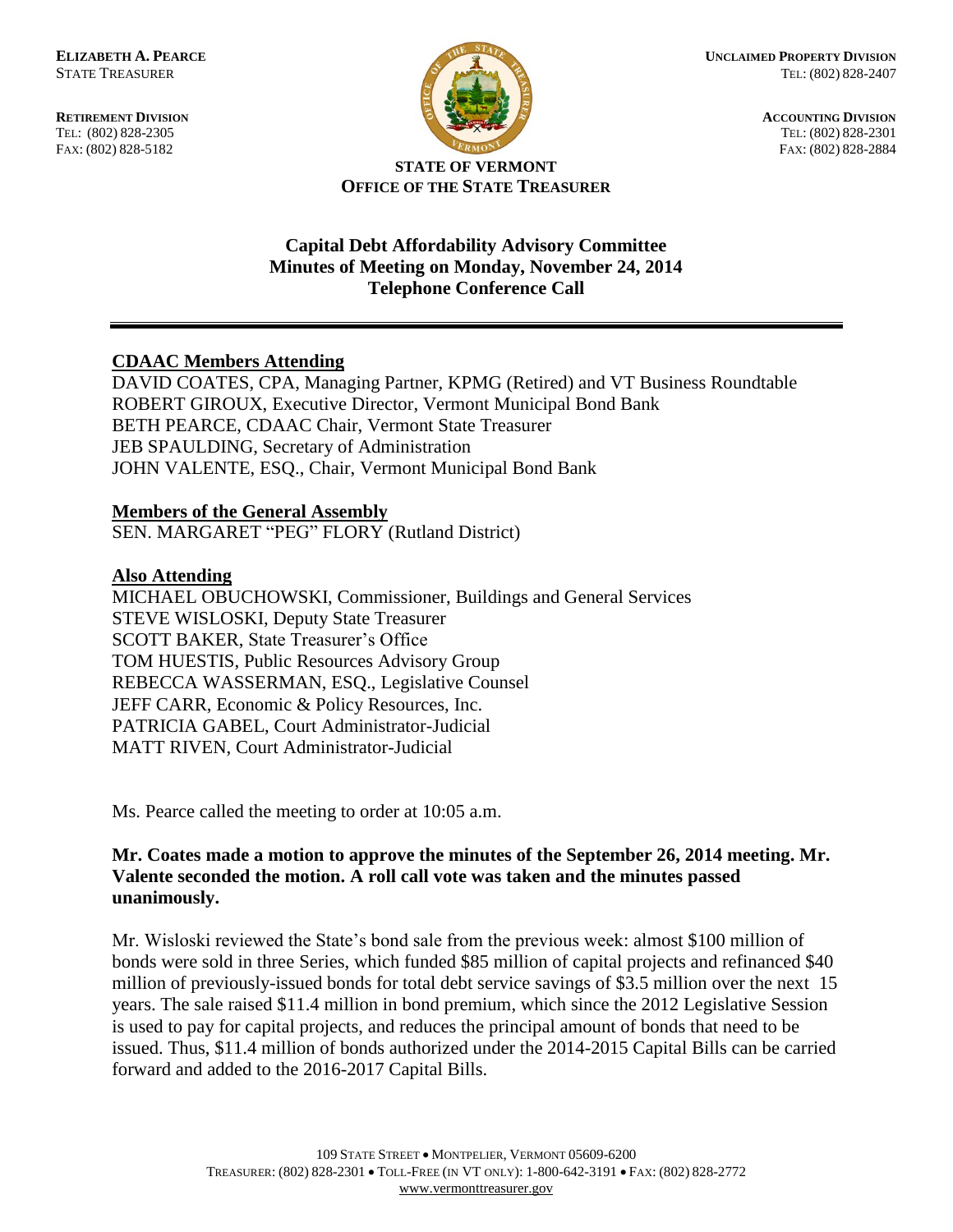Ms. Pearce reviewed the bond ratings from the three rating agencies. Moody's and Fitch continue to rate the bonds Aaa and AAA, respectively (the highest possible rating), and S&P as AA+ (the second-highest rating), all with stable outlooks. She pointed out that S&P revised their outlook from "positive" to "stable," which was anticipated as part of that agency's 2-year evaluation period that started in 2012. Mr. Carr then updated the Committee on some of the changes to the economic data that was included in the preliminary CDAAC report.

Mr. Wisloski and Mr. Huestis reviewed the latest scenarios of debt issuance based on the November 2014 consensus economic data. The upward revision to the 10-year projection of general fund and transportation fund revenue forecast resulted in greater capacity in the "debt service as a percent of revenue" or DSPR debt ratio, and as such the scenarios modeled greater debt capacity than the amounts presented in the interim report. They presented five scenarios with annual debt issuance for the 10 fiscal years from 2016 through 2025 as follows:

A "Base Case" of \$79.95 million per year (\$159.9 million FY2016-17 biennium), the same as recommended for the fiscal 2014-15 biennium, which exceeded debt per capita (DPC) though 2025, reached a maximum 2.0% debt as a percent of personal income (DPI) in 2015, and saw debt service as a percent of revenue (DSPR) grow from 4.3% to 5.2% in 2025.

Scenario 1 (\$82.75 million per year, \$165.5 million biennium), which constrained DSPR to a maximum of 5.3% through 2025. This scenario previously resulted in a biennium amount of \$124.5 million, and was the lower bound of the recommended range in the Committee's Interim Report. This scenario now exceeded DPC indefinitely, saw maximum DPI of 2.0% in 2015, and maximum DSPR of 5.3% in 2025 growing throughout the 10-year period.

Scenario 2 (\$87.5 million per year, \$175 million biennium), which constrained DSPR to a maximum of 5.5% through 2025. This scenario previously resulted in a biennium amount of \$134.78 million, and was the upper bound of the recommended range in the Committee's Interim Report. This scenario also now exceeded DPC indefinitely, saw maximum DPI of 2.0% in 2015, and maximum DSPR of 5.3% in 2025, also growing throughout the 10-year period.

Scenario 3 (\$75 million per year, \$150 million biennium), which constrained DSPR to maximum of 5.0% through 2025, and was a scenario analyzed in both the July and August meetings and having resulted in a \$142.0 million biennium amount in July and \$113.7 million in August. DPC constraint satisfied by 2023, maximum DPI of 2.0% in 2015, maximum 5.0% DSPR in 2023 and 2025.

Scenario 4 (\$72 million per year, \$144 million biennium) stabilized DSPR between 4.8% and 4.9% by 2025, satisfied the DPC constraint by 2022, and reached maximum DPI of 2.0% in 2015.

A discussion and review of the scenarios followed, with the Committee members focusing initially on Scenarios #3 and #4. After further deliberation, the Committee determined that